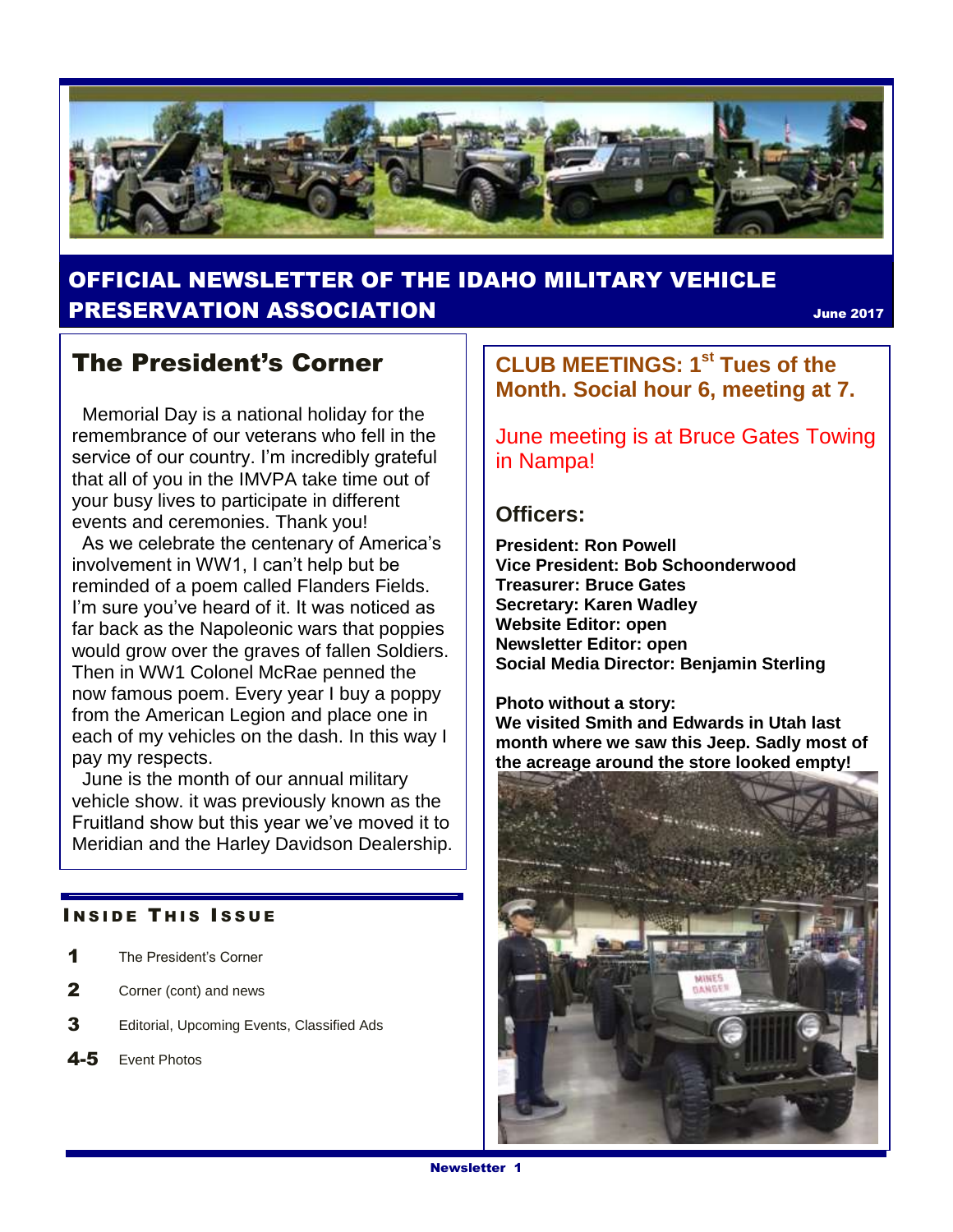For those of you who are showing up early, Friday is set up day. Vendors from out of state can contact Wayne B so they can see where they are placed. A detailed layout was done so there should not be a lot of surprises. We have about a dozen vendors and organizations scheduled to attend.

 Finally I'd like to thank everyone who came out for Kohler Lawn. It was perhaps the biggest turn out that I've seen yet! We also thanked representatives from Hillcrest Gardens who graciously donated over 70\$ to the IMVPA. We had a good turnout at Hillcrest and we enjoyed that event and ceremony.

-Ron ❖

# **Memorial Day**

In Flanders fields the poppies blow Between the crosses, row on row, That mark our place; and in the sky The larks, still bravely singing, fly Scarce heard amid the guns below.

We are the Dead. Short days ago We lived, felt dawn, saw sunset glow, Loved and were loved, and now we lie In Flanders fields.

Take up our quarrel with the foe: To you from failing hands we throw The torch; be yours to hold it high. If ye break faith with us who die We shall not sleep, though poppies grow In Flanders fields. -WW1, Colonel John McRae

## **Future Meetings:**

**June Meeting**: Gates Towing in Nampa. **July Meeting**: no July meeting will be held due to the military show and 4<sup>th</sup> of July holiday! **August Meeting**: VP Bob's House, 1003 Lannahan Place, Caldwell **September Meeting**: any volunteers?



# **It was in the news**

#### **We welcome a new member Matt Wrobel.**

Actually he was a member for many years and returned to us. He donated 2 boxes of military manuals to the club. We'll bring these to the show.

#### - **Send in your dues to Bruce now!**

- Wanted: your newsletter articles, pictures, or editorials. Send them to Ron.

. .Spy photo. This M38A1 belongs to Fred, a Utah member and friend of mine. He did a minimal restoration and preservation. The benefit is its ready to drive when he wants.



 $S$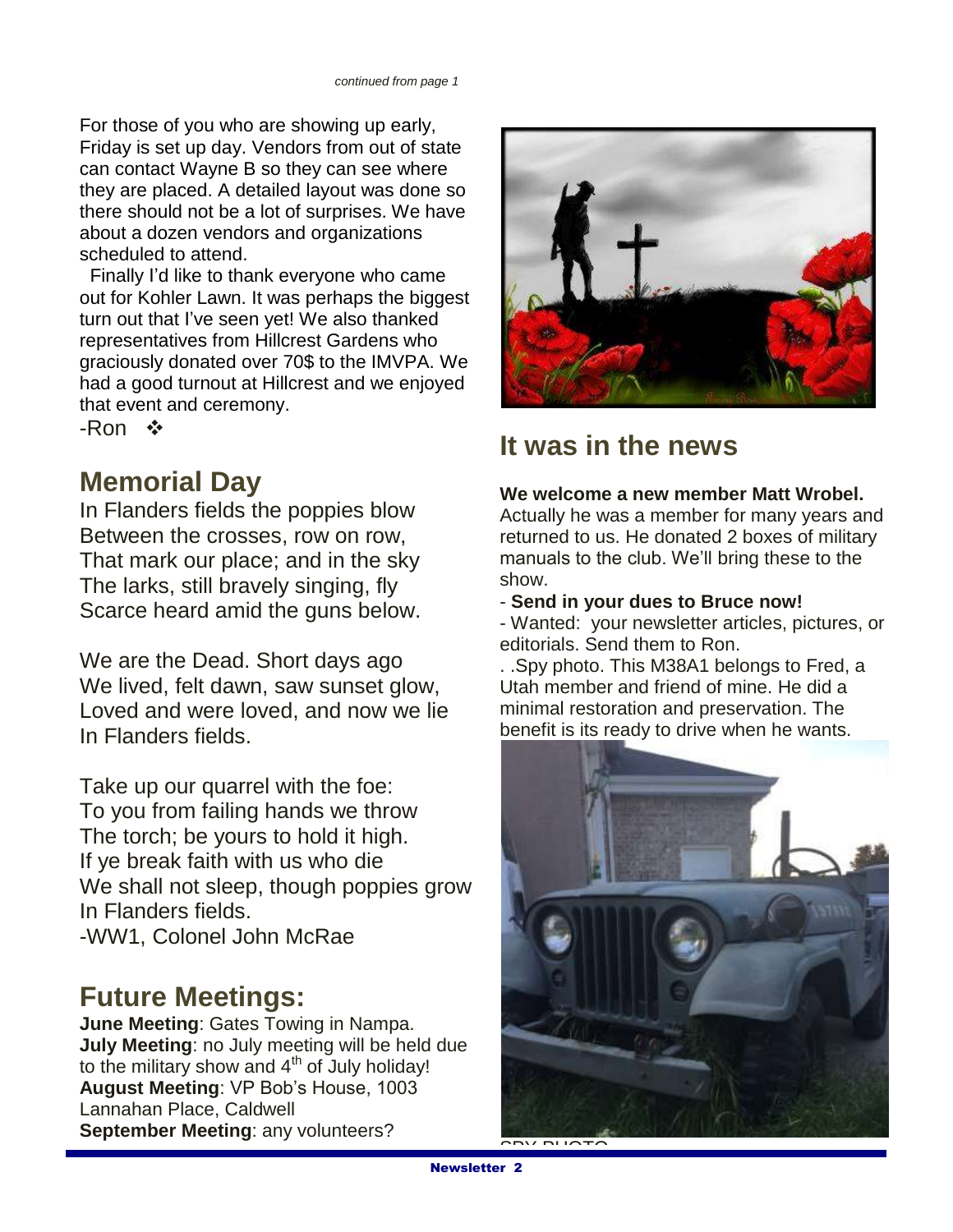# **Defects and issues with the WW2 Jeep By Ron**

 The WW2 Jeep G503 ¼ ton is the iconic vehicle of WW2. It's a great vehicle to own and restore, especially if you like people waving to you constantly and wanting to visit every time you stop. They are small and easy to store, parts are readily available, and yes some of these jeeps can still be found but prices are always on the rise. With all that said the G503 came from the factory with some real head scratching, what were they thinking defects. Yeah it's the 21<sup>st</sup> century, and I realize this is 1940s technology. But there are some things to be aware of with these old rigs, and some of these tips may relate to other military vehicle as well.

**Fuel system**. Ok, It's not necessarily the mechanical fuel pump that is awful, but the modern ethanol fuel. It will quickly eat thru rubber parts, wrecking the fuel pump in short order. The factory filter is of course marginal at best when compared to modern filters. I suggest you use only non ethanol fuel, and place a modern filter in-line in the system.

**Push pull steering**; it's unnecessarily complex and has a lot of moving parts. The idler arm presents a dangerous situation as it was seldom maintained and can remove itself from the axle. Replace the bushings in the idler arm for safety. If you have to replace the sector shaft, know that there are some defective ones on the market that have been known to sheer right in half! Your steering is vital to your safety so take the time and tune it up right.

**Carburetor**: the original 539S is as rare as hens teeth, but no matter what replacement you have, there are things to watch out for. Our friend Al Mizner has been wheeling his M38 since the 1950s and has probably rebuilt the single barrel carb more times than you have. He notes the float in the rebuild kit does not come set at the correct angle. Adjust the float with a pair of needle nose plyers to the precise angle on assembly. Knowing these kind of details is as much an art as it is science.

**Lack of lockout hubs**. Few vehicles, military or otherwise came with factory lockout hubs. These reduce wear and tear on your drive train, and increase fuel mileage. While they are not convenient in combat, they are convenient when your engine makes only 60 HP and you don't off road anymore. Is practical better than factory perfect?

**T84 transmission**. The T84 is said to be a carry over from the 1930s and it was used in the WW2 Jeep up until 1945 when it was replaced by the T90. Most T84s are missing when you find that restoration project and for good reason. It's notoriously weak and if abused, it has a very short life. Parts are still available, but finding a quality (not overseas made) cluster shaft is essential. I waited 6 months for my USA made shaft.

**Oil migration transmission to transfer case**. This was a factory defect that the Army fixed during WW2. Oil migrates from the T84 into the transfer case, creating a disaster. There is a 1 way bearing that can be installed to prevent the issue.

**Leaky Dana 18 transfer case**. I've never seen a jeep that didn't leak, and the WW2 jeep is the worst! (That is debatable, ed.) The problem is oil can leak past the rear driveline input onto the expensive park brake drum, soaking the pads and rendering it useless. While the Dana 18 itself is bomb proof, rebuild it with new gaskets seals and bearings. Cracks in the housing are rare but can happen if the drive train was abused.

**Rear axle strength**, or lack of it. The course spline rear axles are notoriously weak. The short side can break easily when abused or used off road. Baby your jeep and you'll be fine, but keep in mind it's not a bad plan to have at least a short side spare in your motor pool stash.

Are there other issues that we missed? No doubt! Your military vehicle requires constant maintenance and attention. Would you like to submit an article like this for another make and model for a future newsletter? Send it in!

# **UPCOMING EVENTS Idahomvpa.org**

-Idaho Chariots Car Show; June 17th 10AM-3PM. This is a free event. Proceeds go to the Idaho Veterans Assistant League. Location is Boise Outlets, 6806 S. Eisenman Road, Gowen Road and Freeway exit 57.

-**IMVPA Vintage Military Show**, June 24th and 25th at the Harley Davidson 2310 East Cinema Drive, Meridian ID. Set up is Friday, Show starts Sat morning and runs through Sunday Early Afternoon. The show features vendors, living history, American Legion, and of course motorcycles! Car wash and pancake breakfast is free. **We ask all members to attend and bring a vehicle**. -4<sup>th</sup> of July Activities. Star Parade, Line up is 9AM, start is 10AM at NE end of town. Middleton Parade is 12 Noon, lineup is 11AM at the middle school.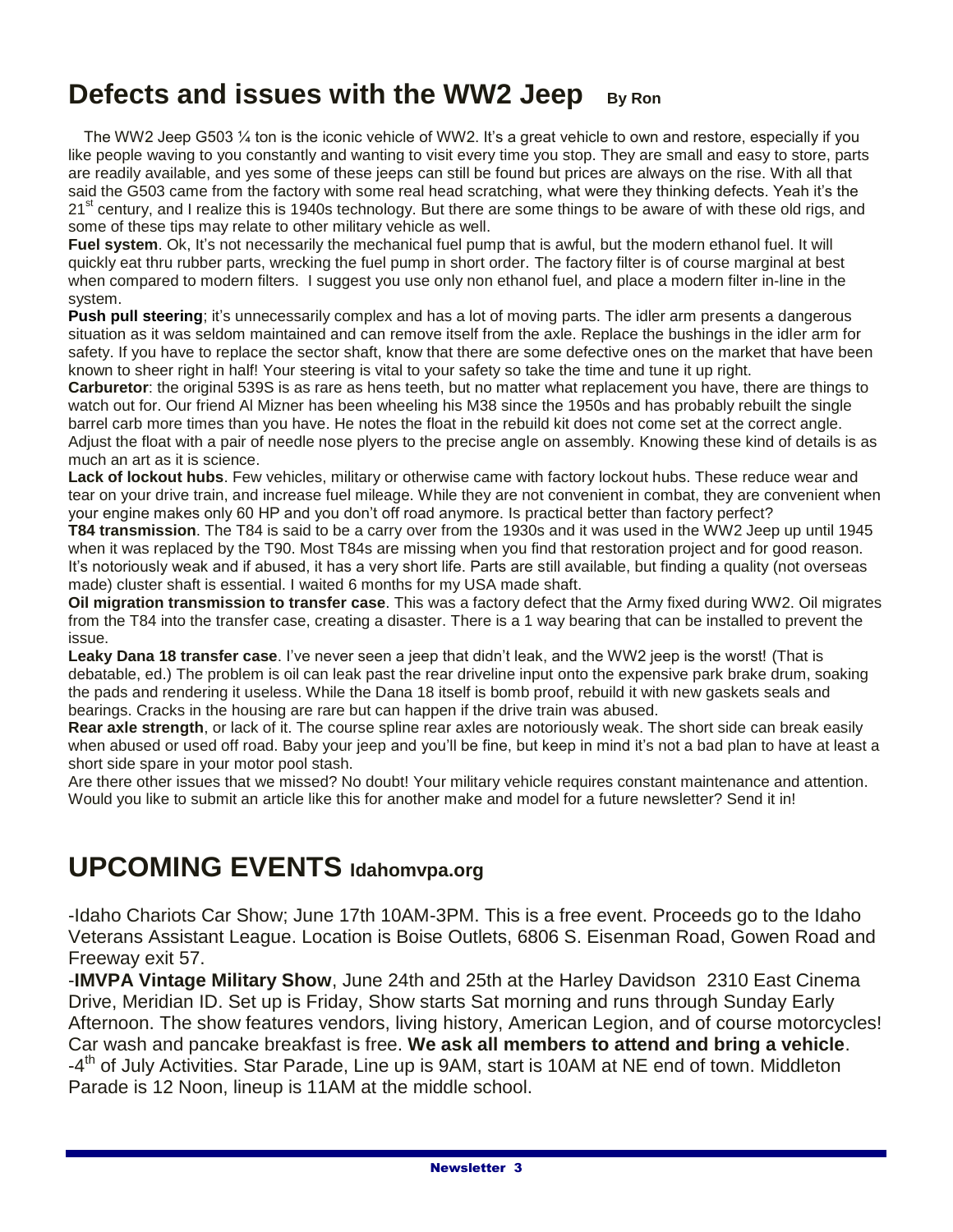-Emmett Show and Shine, July  $15^{th}$ ; parking starts as early as 6:00 AM. This is a huge car show with over 1000 cars! POC is Bruce. Details at *emmettshowandshine.com* -Harley Davidson Annual Show, Aug 26<sup>th</sup>. This is a club favorite. POC is Barry M.  $\bm{\hat{v}}$ 

### **LOCAL CLASSIFIED ADS**

**Wanted**: Nick Wilson from England is looking for a headlight bracket for a GPA. If anyone knows of one, please get hold of Bruce Gates who will relay the information.

**Wanted:** USAF vehicle painted Strata Blue in good running condition and with a decent body. Prefer small to medium size, either purpose built military or Dodge crew cabs, etc, but open minded. Cash budget for this project is relatively modest; but also have items to trade if interested. Feel free to call Ivan Urnovitz in Spokane at (509) 710-0545.

**Having trouble titling your HMMWV in your state**? We may be able to help !! Please e-mail as much information about your problem as possible and let us know is you will participate in a Class Action lawsuit (not required) if so e mail [hmmwvowner@gmail.com](mailto:hmmwvowner@gmail.com)

## **Parade America and Eagle Field of Honor pictures by Mike P and Ben S.**



**Wayne stands in front of his M37, which is a very nice original example. Wayne is a Vietnam Vet who is selling his aircraft parts business and preparing to retire. At right above is Ben's HMMWV, which he found at auction on Gov Planet. When Ben isn't doing the IMVPAs social media grunt work, he works as a fire fighter! Below is Bruce's CCKW. Bruce owns Gates Towing. I assume he towed all these poor people's cars and is offering them a ride home?**